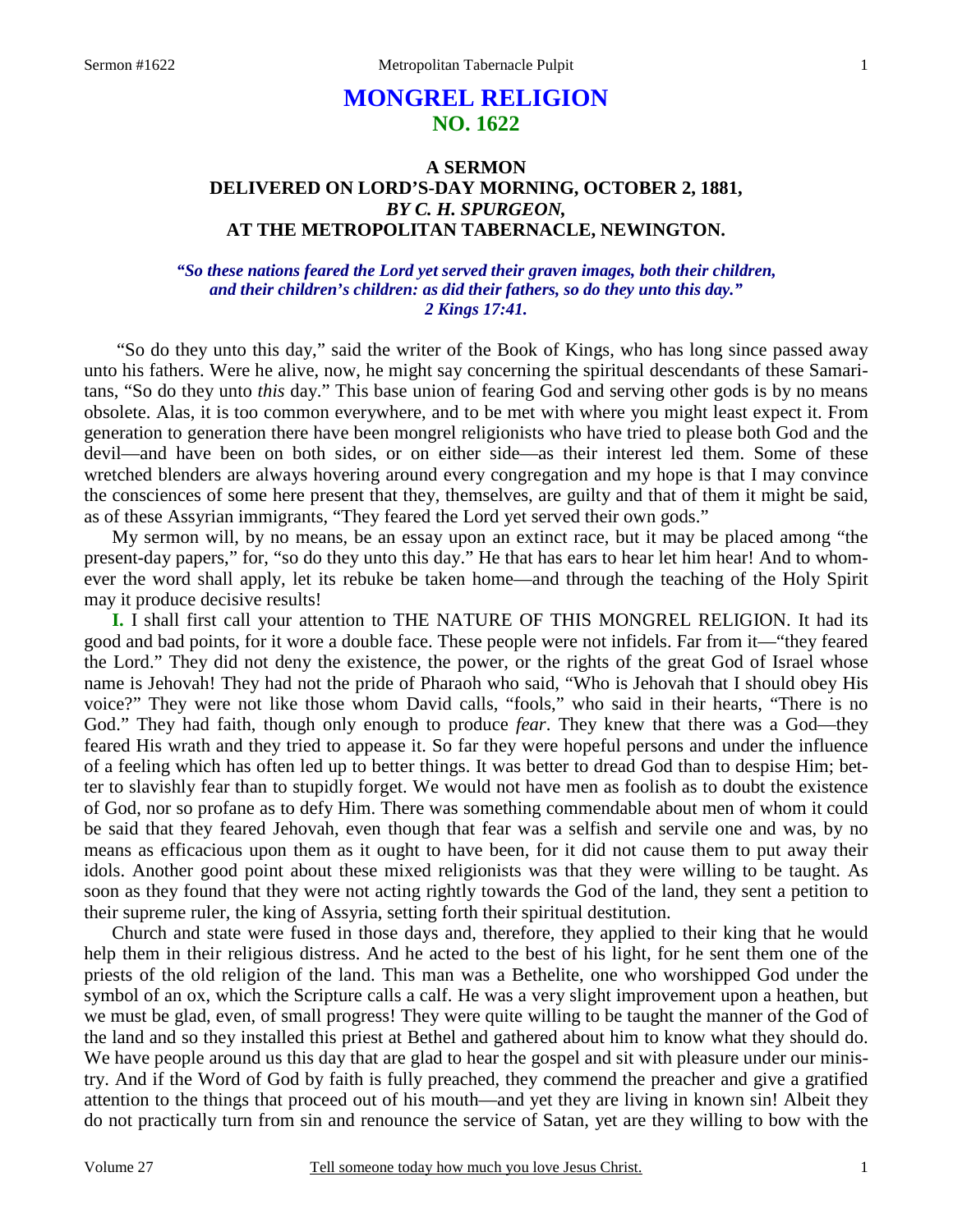righteous, to sing their Psalms and assent to their prayers and to accept their confession of faith. They are a teachable sort of people, so far as mere hearing goes, but there they stop. Though these strangers feared Jehovah and were willing to learn the way of His worship, yet they stuck to their old gods. "Ah," said the Babylonian, "I listen respectfully to what you have to say of this God of the land, but Succoth-Benoth for me—when I go home I shall offer sacrifices to him!" The men of Cuthah said, "Verily this is good doctrine concerning the God of Israel, but the god of our fathers was Nergal, and to him will we cleave."

 And the Sepharvites, though they wished to hear of the pure and holy Jehovah, and therefore learned from His law the command, "You shall not kill," yet still they passed their children through the fire to Molech and did not cease from that most cruel of all religious rites! Thus you see that this minglemangle religion left the people practically where they were—whatever their fear might be, their customs and practices remained the same. Have you never met with persons of the same mongrel kind? If you have never done so, your class of acquaintances must be superior to mine! At this moment I shall not speak at random, but aim at individual cases, for I know of persons who come to this place of worship with great regularity and yet they serve their sins and obey their own vicious passions! They take delight in the services of this house and yet they are much at home with the gods of this world! Some worship a deity quite as horrible as Molech, whose name in the olden time was Bacchus—the god of the wine-cup and the beer barrel! They pay their eager devotions at his shrine and yet they would be numbered with the people of God! They were drunk last night and yet they are here this morning—possibly they will stay sober today—but they will not let many days pass before they will, once more, stagger before their abominable idol! In all places of worship there are people of this kind. Do not look round to see if there is a person presently dressed like a working man, for I have not the *poor* in my eye at this time. Alas, this vice is to be met with in one rank as well as another—and the person I mean looks quite respectable and wears broadcloth!

 Many worshippers of Bacchus do not drink so as to be found drunk and incapable in the street. O no, they go upstairs to their beds in their own houses, so that their condition is not observed! But still they must know that they are verging upon intoxication, if not actually gone. Woe unto such, who, while they pretend to be worshippers of Jehovah, are also worshippers of the beastly god of drunkenness! Is that too harsh a word? I beg the beasts' pardon for thus slandering them! Alas, there are others who adore the goddess Venus, the queen of lust and uncleanness. I say no more. It is a shame, even, to speak of things which are done by them in secret. Too often the god is Mammon, who is as degraded a deity as any of them. Such turn religion into a means of gain and would sell Jesus, Himself, for silver! The sin of Judas is one of which we may say, "So do they unto this day." Judas is an apostle; he listens to the Master's words; he preaches at the Master's command, and he works miracles in the Master's name! He also keeps the bag and manages the finance for Christ's little company—and he does it so carefully and economically that what he steals for himself is not missed and he remains in good repute. Judas professes to serve Jesus, but all the while he is really serving himself, for secretly he subtracts from the treasury something for his own pocket. "He had the bag and kept that which was put therein." There are still such in the churches of God—they do not actually *steal,* but they follow Jesus for what they can make or get out of Him and His disciples. The symbols of their worship are the loaf and the fish! Now, this is as degrading a form of worship as the adoration of graven images! Gain is the god of many in all congregations—they seek Jesus, not because they care for His words, but because they eat of the loaves. They fear the Lord, but they serve other gods.

 Are there not to be found in the world men whose very calling is contrary to the spirit of true godliness? I knew, and may I never know again, such a one—a man apparently most devout and gracious who was a deacon of a church and passed round the communion cup! And yet over the worst drinking dens in the town where he lived, where the lowest harlots congregated, you would see the man's name, for he was the brewer to whom the houses belonged—houses which had been purposely adapted, at his expense, for purposes of vice and drunkenness! He took the profits of a filthy traffic and then served at the Lord's Table! I would judge no man, but some cases speak for themselves! God save the man that can pander to the devil and then bow down before the Most High! Persons are to be found, without a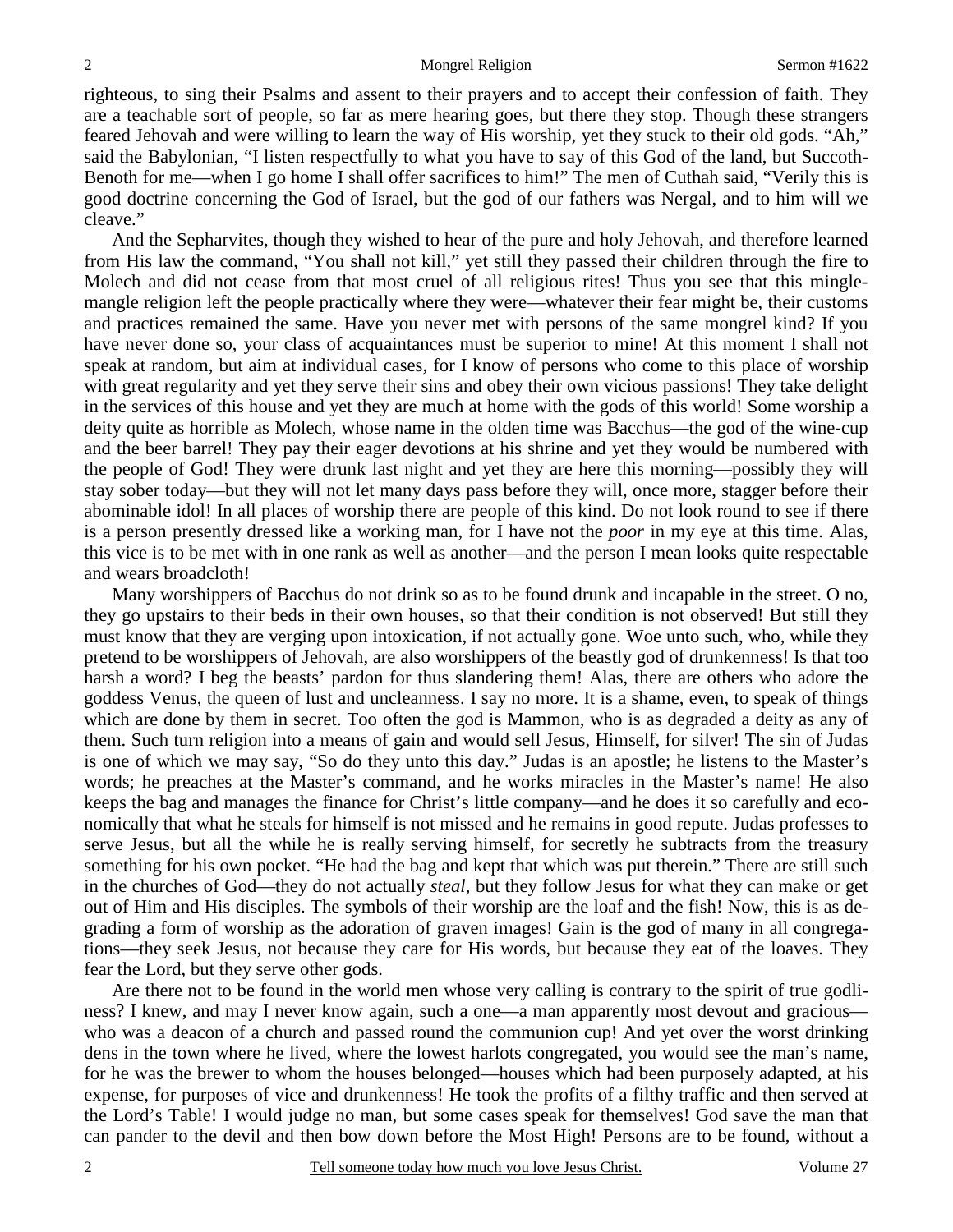#### Sermon #1622 Mongrel Religion 3

lantern and candle, which earn their money by ministering at the altars of Belial and then offer a part of it to the Lord of hosts. Can they come from the place of reveling to the chamber of communion? Will they bring the wages of sin to the altar of God? He who makes money over the devil's back is a hypocrite if he lays his cankered coin at the apostles' feet. "Your money perish with you!" How some men can rest in their impious pretensions, it is not for me to guess, but I think if their consciences were quickened, it would strike them as being a horrible thing in the land that they should be fearing the Lord and serving other gods! I knew one who was always at the place of worship—prayer meetings and all and yet he had forsaken the wife of his youth and was the companion of gamblers, drunks, and the unclean.

 I know another of a much milder type—he is a regular hearer, but he has no sense of true religion. He is a steady, hard-working man, but he lives to hoard money and neither the poor nor the church of God ever get a penny from him—he has no heart of compassion. He is a stranger to private prayer and his Bible is never read, but he never misses a sermon. He never lifts his thoughts above the bench at which he works, or the shop in which he serves. His whole conversation is of the world and the gain thereof—and yet he has occupied a seat in the meeting house from his youth, up, and has never thought of leaving it except at quarter-days when he is half a mind to give it up and save the few shillings which it costs him. Oh, sad, sad, sad! I can understand the man who honestly says, "I am living for the world and have no time for religion." I can understand the man who cries, "I love the world and mean to have my fill of it." I can understand the man who says, "I shall not pretend to pray or sing Psalms, for I do not care about God or His ways." But how can I comprehend those who are faithful to the outward part of religion, profess to receive the truth of God and yet have no heart for the love of Jesus, no care for the service of God? Oh, unhappy men, to come so near salvation in appearance and to be so far off in reality! How can I explain their conduct? Truly, I must leave them among the mysteries of the moral world, for, "they fear the Lord and serve their graven images unto this day."

 So far we have spoken upon the nature of this patched-up religion, this linsey-woolsey piety. May we have none of it!

**II.** Let us now consider THE MANNER OF ITS GROWTH. However came such a monstrous compound into this world? Here is the history of it. These people came to live where the people of God had lived. The Israelites were most unworthy worshippers of Jehovah but, still, they were known to others as His people and their land was Jehovah's land. If the Sepharvites had stopped at Sepharvaim, they would never have thought of fearing Jehovah! If the men of Babylon had continued to live in Babylon, they would have been perfectly satisfied with Bel, or Succoth-Benoth, or whatever the name of their precious god might be. But when they were fetched out from their old haunts and brought into Canaan, they came under a different influence and a new order of things.

 God would not allow them to go the whole length of idolatry in His land—though He had cast out His people, it still was His land—and He would make these heathens know it and show some little decency in their new abode! Now, it sometimes happens to utter worldlings that they are dropped into the midst of Christian people, and they naturally feel that they must not be different from everybody around them. A kind of fashion is set by the professors among whom they dwell and they fall into it. If they do not become gracious people, themselves, they try to *look* a little like them. Everybody in the village attends a place of worship, and the newcomers do the same, though they have no heart to it. They have not the courage of their need of conviction, so they just drift with the current and as it happens to run in a religious direction, they are as religious as the rest.

 Or it may be they have a godly mother and their father is a believer—and so they adopt the traditions of the family. They would like to be free to forsake the ways of piety, but they cannot be quite so unkind to those whom they love and so they yield to the influences which surround them and become, in a measure, fearers of God out of respect to their neighbors or their families. This is a poor reason for being religious! But something else happened to these Assyrian immigrants which had a still stronger influence. At first they did not fear God, but the Lord sent lions among them. Matthew Henry says, "God can serve His own purposes by which He pleases, little or big, lice or lions." By the smaller means, He plagued the Egyptians, and by the greater these invaders of His land!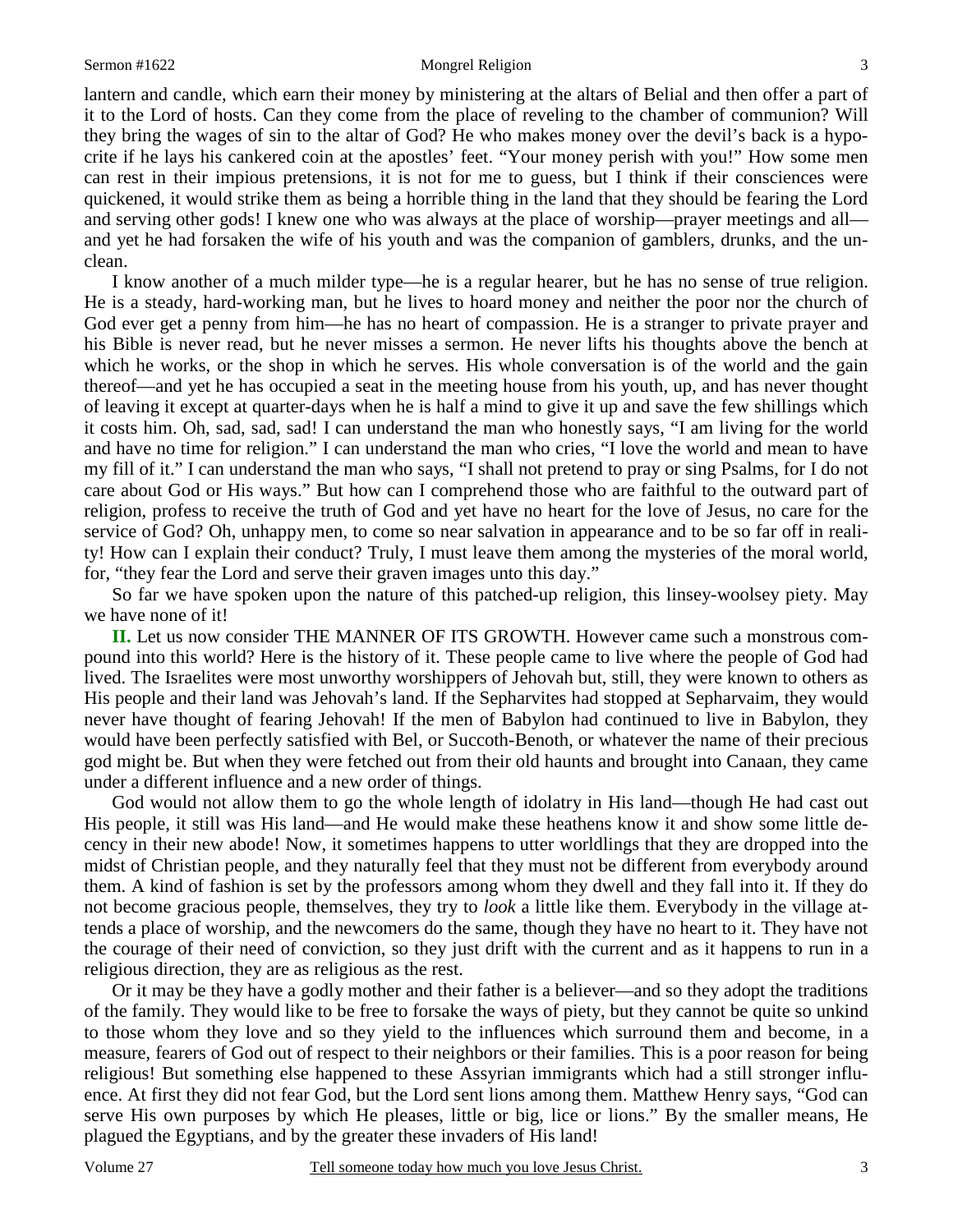There is no creature so small or so great but God can employ it in His service and defeat His enemies thereby! When these lions had torn one and another, then the people trembled at the name of the God of the land and desired to know the manner in which He should be worshipped. Affliction is a wild beast by which God teaches men who act like beasts. This is the growth of mongrelists. First they are among godly people and they must, therefore, go a little that way. And next they are afflicted and they must, now, go still further! The man has been ill. He has seen the brink of the grave; he has promised and vowed to attend to good things in the hope that God would relent and permit him to live. Besides that, the man's extravagance has brought him into difficulties and straits. He cannot go so far or as fast as he formerly did, and therefore he inclines to more staid and sober ways. He dares not follow his bent, for he finds vice too expensive, too disreputable, and too dangerous. Many a man is driven by fear where he could not be drawn by love. He does not love the Lamb, but he *does* fear the lions. The rough voices of pain, poverty, shame and death work a kind of law—work upon certain consciences which are insensible to *spiritual* arguments. They are forced, like the devils, to believe and tremble! Apprehension does not, in their case, lead to conversion, but it compels an outward respect for divine things. They argue that if the ills they feel do not reform them, they may expect worse. If God begins with lions, what will come next? Therefore they *outwardly* humble themselves and yield homage to the God they dread!

 But notice that the root of this religion is *fear*. There is no love on the right side—that affection is in the opposite scale. Their hearts go after their idols, but to Jehovah they yield nothing but dread. How many there are whose religion consists in a fear of hell, a dread of the consequences of their sin! If there were no hell, they would drink up sin as the ox, standing knee deep in the stream, sucks in water! If sin were not followed with inconvenient consequences, they would live in it as their element, as fish swim in the sea! They are only kept under by the hangman's whip or the jailer's keys. They dread God and this is but a gentler form of *hating* Him. Ah, this is a poor religion, a religion of bondage and terror! Thank God, dear friends, if you have been delivered from it! But it is sure to be the characteristic of a fusion of fearing God and serving other gods. One reason why they dropped into this self-contradictory religion was that they had a compromising teacher. The king of Assyria sent them a priest—he could not have sent them a prophet, but that was what they really needed. He sent them a Bethelite, not a genuine servant of Jehovah, but one who worshipped God by means of symbols—and this the Lord had expressly forbidden! If this priest did not break the first commandment by setting up other gods, yet he broke the second by making an image to represent the true God. What says the Lord? "You shall not make unto you any graven image, or any likeness of anything that is in heaven above, or that is in the earth beneath, or that is in the water under the earth: you shall not bow down yourself to them, nor serve them."

 This priest taught them the calf worship and he winked at their false deities. When he saw them, each one, bowing before their own idol, he called it a natural mistake and by no means spoke indignantly to them. If one of them worshipped Succoth-Benoth, so long as he *also* brought an offering to Jehovah, he was not so uncharitable as to condemn him. He cried, "Peace, peace," for he was a large-hearted man and belonged to the broad church that believe in the good intentions of all men and manufacture excuses for all the religions of the age! I know of no surer way of a people's perishing than by being led by one who does not speak out straight and honestly denounce evil! If the minister halts between two opinions, do you wonder that the congregation is undecided? If the preacher trims and twists to please all parties, can you expect his people to be honest? If I wink at your inconsistencies, will you not soon be hardened in them? Like priest, like people! A cowardly preacher suits hardened sinners. Those who are afraid to rebuke sin, or to probe the conscience, will have much to answer for! May God save you from being led into the ditch by a blind guide! And yet is not a mingle-mangle of Christ and Belial the common religion of the day? Is not worldly piety, or pious worldliness, the current religion of England? They live among godly people and God chastens them—and they, therefore, fear Him—but not enough to give their hearts to Him. They seek out a compromising teacher who is not too precise and plainspoken! And they settle down comfortably to a mongrel faith—half truth, half error—and a mongrel worship half dead form and half orthodoxy! God have mercy upon men and bring them out from the world, for He will not have a compound of world and grace. "Come you out from among them," He says. "Be you separate: touch not the unclean thing." "If God is God, serve Him: if Baal is God, serve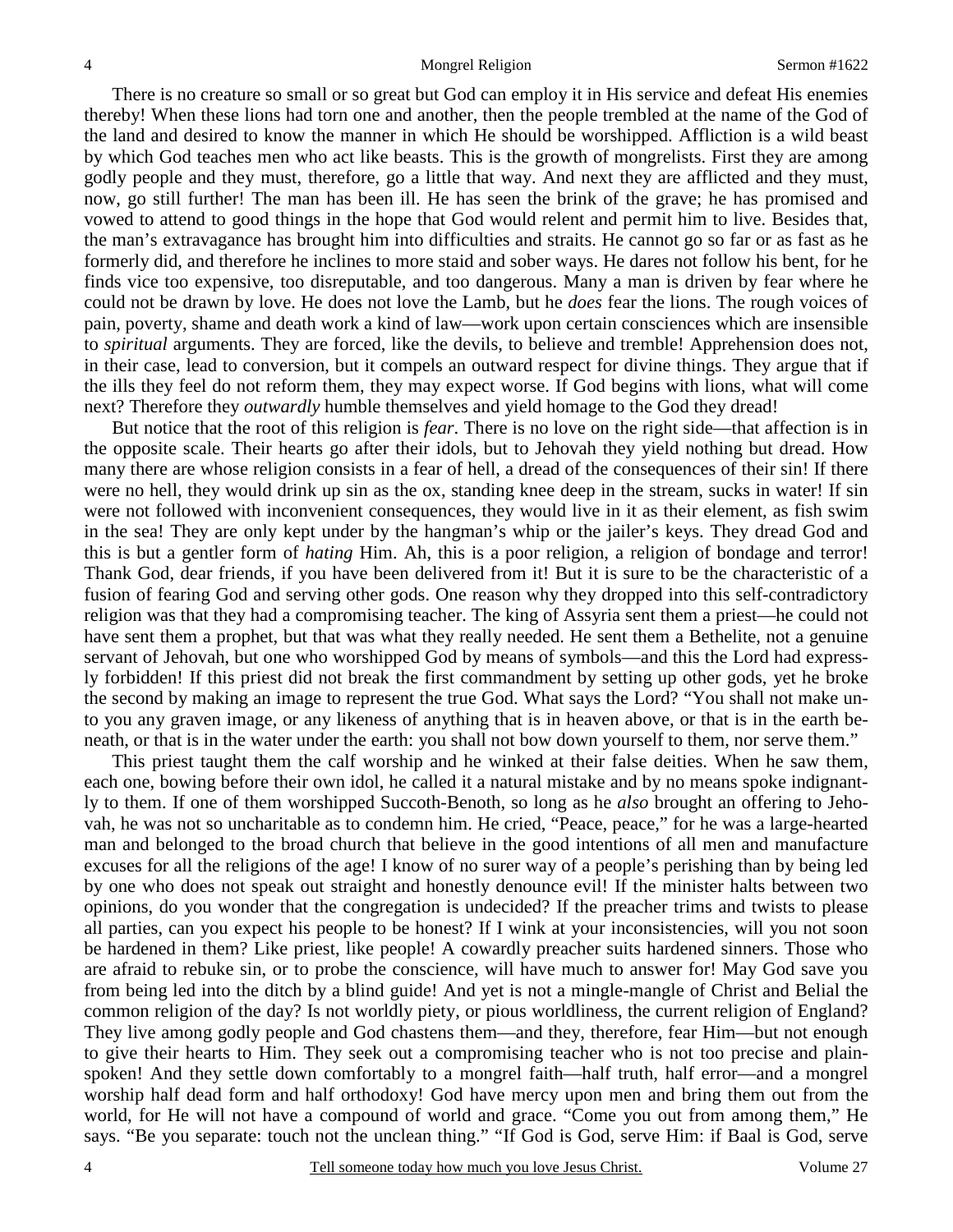#### Sermon #1622 Mongrel Religion 5

him." There can be no alliance between the two! Jehovah and Baal can never be friends. "You cannot serve God and Mammon." "No man can serve two masters." All attempts at compromise or comprehensiveness in matters of truth and purity are founded on falsehood, and falsehood is all that can come of them. May God save us from such hateful double-mindedness!

Thus have I described the nature and the growth of this cross-bred religion.

**III.** Thirdly, let us estimate THE VALUE OF THIS RELIGION. What is it worth? First, it must evidently be feeble on both sides because the man who serves Succoth-Benoth cannot do it thoroughly if, all the while, he fears Jehovah! And he who fears Jehovah cannot be sincere if he is worshipping Molech! The one sucks out the life of the other. Either one or the other, alone, might breed an intense worshipper—but when there are *two* deities, it is written, "Their heart is divided, now shall they be found wanting." A man of the world who is out and out in his conduct can make the best of his worldliness what joy there is in it he gets—what profit there is to be made out of it he obtains. But if he tries to mix *godliness* with it, he is pouring water on the fire and hindering himself. On the other hand, if a man goes in for godliness, he will assuredly make something of it, by the blessing of God. If there is any joy; if there is any holiness; if there is any power, the man who is thorough-going wins it! But suppose he is pulled back by his love of sin? Then he may possess enough religion to make him miserable and enough of sin to prevent his salvation, but the two are opposed and between them he finds no rest. The man is lame in both feet, impotent in both directions. He is like the salt which has lost its savor—neither fit for the land, nor for the dunghill—but only to be trod under foot of men.

 At first I should think that the mixture of the true with the false at Samaria looked like an improvement. I should not wonder but what the priests of Judah were rather glad to hear that the lions had come among the strangers and that the people wanted to know something about Jehovah. It had a look in the right direction and, consequently, the Scripture says that they feared God. But yet this fear of God was so hollow that if you turn to the 34<sup>th</sup> verse, you will read, "They fear not the Lord." Sometimes a verbal contradiction most accurately states the truth. They feared the Lord only in a certain sense, but, inasmuch as they also served other gods, it came to this when summed up—that they did *not* fear God at all! The man who is religious and also immoral, to put it bluntly, is irreligious! He who makes a great fuss about godliness and yet acts in an ungodly way, when all comes to all, is an ungodly man! The value of this mixture is less than nothing. It is sin with a little varnish upon it. It is enmity to God with a brilliant coloring of formality! It is standing out against the Most High and yet, with a Judas kiss, pretending to pay Him homage. These Samaritans, in later years, became the bitterest foes of God's people. Read the Book of Nehemiah and you will see that the bitterest opponents of that godly man were those mongrels! Their fear of God was such that they wanted to join with the Jews in building the temple, but when they found that the Jews would not have them, they became their fiercest foes. No people do so much hurt as those who are like Jack-o'-both-sides. The mixed multitude that came out of Egypt with the Israelites, fell a-lusting. The mischief does not begin with the people of God, but with those who are *with* them not *of* them.

 The tares which you cannot root outgrow with the wheat and draw away from it that which should have nourished it. As the clinging ivy will eat out the life of a tree around which it climbs, so will these impostors devour the church if they are left to their own devices. This patchwork religion is of more value to the devil than to anyone else! It is his favorite livery and I pray you hate it, for it is a garment spotted by the flesh. I believe, dear friends, that those people who have a dread of God which only makes them *appear* religious and who, all the while live in their sins, are most in danger of any people in the world—for there is no getting at them to save them! You preach to sinners and they say, "He does not mean us, for we are saints." You bring the thunders of the law to bear on the congregation and they, being inside the church, are not afraid of the tempest. They hide behind their false profession! There is more likelihood of the salvation of a downright outsider than of these pretenders! They hold with the hare and run with the hounds—they fear the Lord and serve other gods—and they will perish in their folly! Their ruin will be all the more terrible because they sin in the light of God. They have so much conscience that they know what is right and what is wrong—and they deliberately choose to abide with the evil. Surely they will be banished to the deepest hell that seemed inclined to go towards heaven, but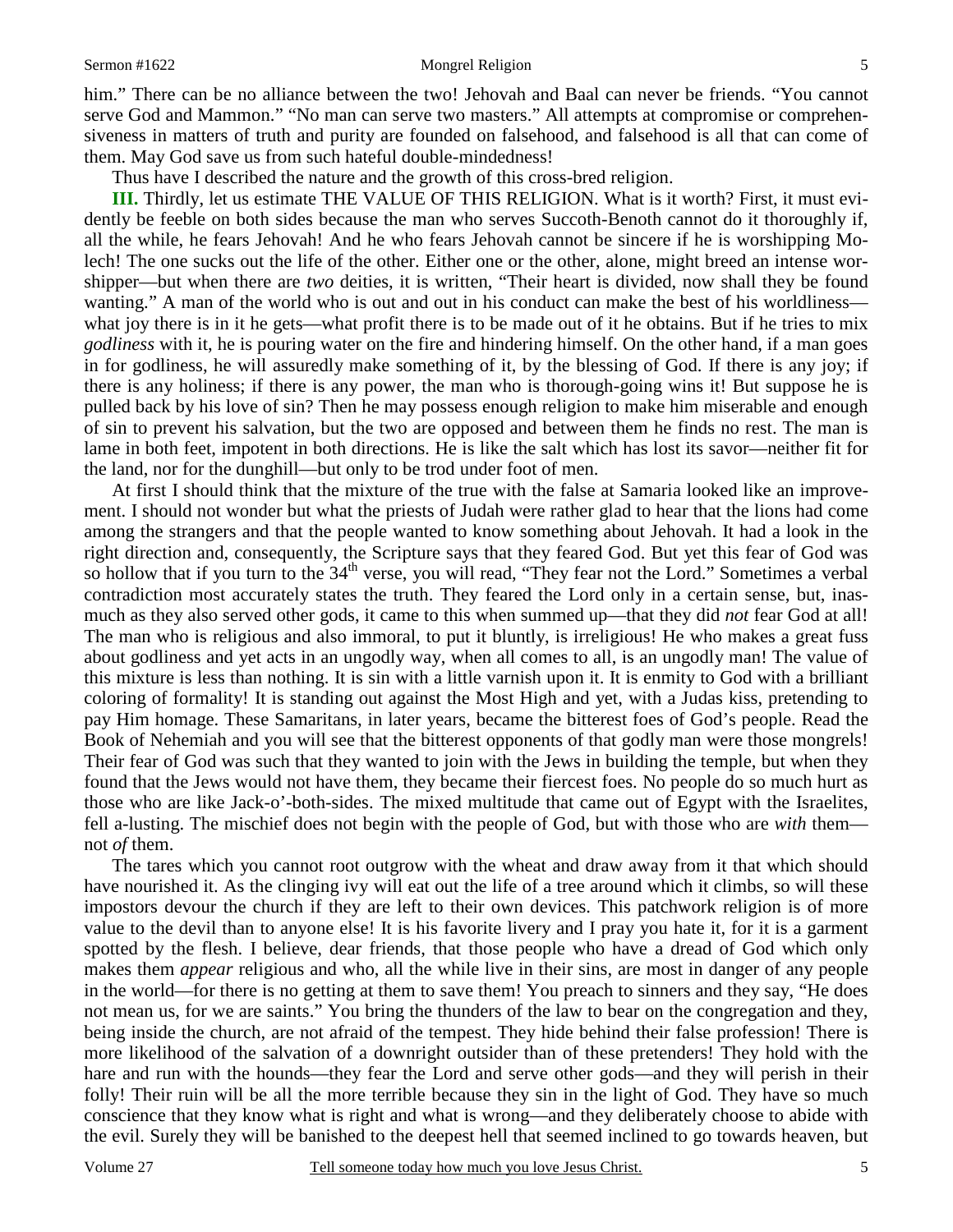who, nevertheless, presumptuously wrenched off bolts and bars to force their way to destruction! O you religious worldlings, for you there is reserved the blackness of darkness forever!

 How provoking this adulterated religion must be to God! It is even provoking to God's minister to be pestered with men whose hypocrisies weaken the force of his testimony. Here is a man who is known to be one of my hearers and yet, at the same time, he drinks, speaks lewdly and acts wickedly! What have I to do with him? His tongue is never still and he tells everybody that he is a friend of mine and my great admirer! And then men lay his conduct at my door and wonder what my doctrine must be! I could almost say, "Sir, be my *enemy,* for this will harm me less than your friendship." If this grieves His ministers, how provoking must it be to God, Himself—these people are seen to worship Him—and when strangers come into the assembly they spy out these hypocrites and straightway charge the holy Jesus with all their faults! "See," they say, "there is old So-and-So. He is a great man among them and yet I saw him come out of the gin-palace more than three sheets in the wind." Thus the holy God is dishonored by these unholy hypocrites. True religion suffers for their falsehood. One may fancy the Lord Jesus saying, "Come now, if you must serve the devil, do it, but do not loiter around My gates and boast of being My servants." The holy God must often feel His indignation burn against unholy men and women who intrude into His courts and dare to pass themselves off under His name! I put this very plainly. Some of you do not know how necessary it is to speak plainly these days. If any of you perish through hypocrisy, it shall not be because I did not speak boldly about it!

 May God the Holy Spirit, in His great mercy apply the words where they need to be applied, that those who are fearing God and serving other gods may grieve over their inconsistency and repent and turn in very deed and truth to the Most High!

**IV.** I pass briefly to another important point, which is this—THE CONTINUANCE OF THIS EVIL—for the text says, "As did their fathers, so do they, unto this day." I believe in the final perseverance of the saints—I am almost obliged to believe in the final perseverance of hypocrites for, really, when a man once screws himself up to play the double—both to fear God and serve other gods, he is very apt to stick there. It takes a great deal of effort to bring yourself to that degree of wickedness! You must use a great deal of dampening of conscience and quenching of the Spirit before you can reach that shameless point, and having once gained that position, you are apt to keep it all your life. "So do they unto this day." Look, friends, it seems unlikely that a man would willingly continue in such a ridiculous position even for an hour! I call it ridiculous, for it is unreasonable and outrageous to be serving God and Satan at the same time. It is inconsistent and self-contradictory and yet, though it is so, it is a sad fact that it is a deep pit, and the abhorred of the Lord fall therein, seldom to be lifted out of it. Often, by the grace of God, we see the confirmed sinner plucked like a brand from the burning, but, oh, how seldom do we see the hollow-hearted Pharisee brought out of his delusions! On the anvil of a false profession, Satan hammers out the most hardened of hard hearts!

 One reason why it can be said of most men—"so do they unto this day," is because it yields them a sort of comfort—at any rate it keeps off the lions. "Why," they say, "it *must* be the right thing to do, for now we are at peace." While they lived in sin without a pretense of religion, when the minister preached the Word of God powerfully, they went home trembling! Now they do not care what he preaches about—the lions no longer roar—not so much as a cub shows itself! Though they do drink a little; though they use strong language now and then; though they are really unconverted, yet since they have taken a pew at the church, or the chapel, they feel wonderfully easy in their minds!

 This peace they think to be worth a Jew's eye—it is so soothing and pacifying to the conscience to feel that you mix up with the best of the saints and are highly esteemed by them. So they wrap it up and go down to hell with a lie in their right hand. The worst of it is that not only men, themselves, do this, but their children and their children's children do the same! "As did their fathers, so do they unto this day." In an out-and-out godly family it is a great joy to see the children springing up to fear God, but these double people, these borderers, see no such desirable succession. Frequently there is an open decline from apparent religion—the sons do not care to go where the old man went at all—nor need we wonder, since it did him so little good! He made all unhappy at home and none are eager to imitate him. In other cases, where there was kindness at home, the children are apt to try the same plan as their fa-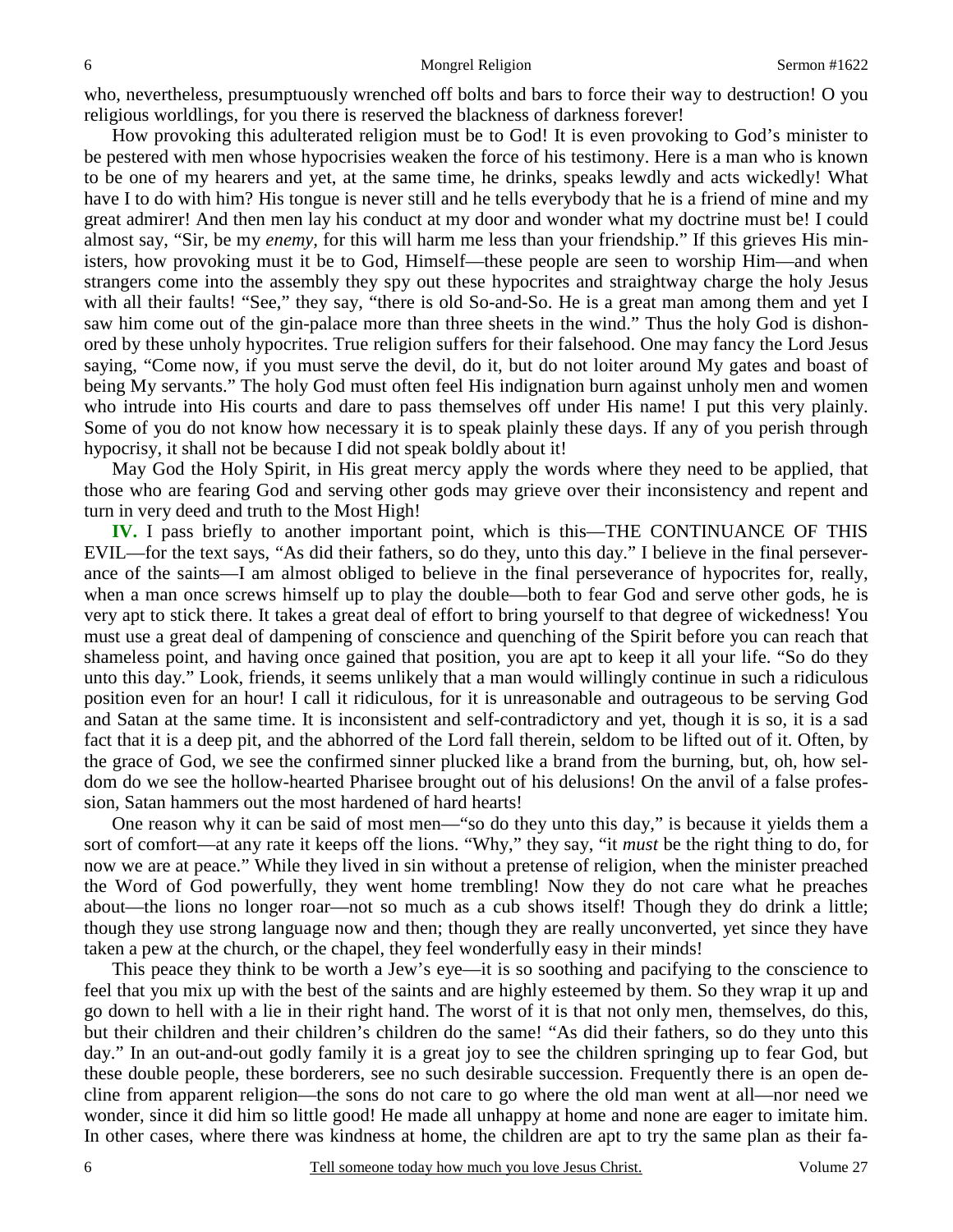### Sermon #1622 Mongrel Religion 7

thers and mingle a little religion with a great deal of worldliness. They are just as keen and sharp as their worldly sire, and they see on which side their bread is buttered, and therefore they keep up the reputation of religion. A little gilt and paint go a long way and so they lay it on! They fly the flag of Christ, at any rate, even though the vessel does not belong to His dominion and is not bound for the Port of Glory! As vessels sometimes run a blockade under a false flag, so do they reap many advantages from sailing under Christian colors.

 This detestable iniquity will not die out—it multiplies itself, scattering its own seed on all sides, and so, from generation to generation, it lives on—whole *nations* fear the Lord and serve other gods! The greatest curse, perhaps, that ever visited the world came upon it in this way. Certain vain-glorious preachers desired to convert the world at a stroke, and to make converts without the work of the Spirit. They saw the people worshipping their gods and they thought that if they could call these by the names of saints and martyrs, the people would not mind the change, and so they would be converted. The idea was to Christianize heathenism! They virtually said to idolaters, "Now, good people, you may keep on with your worship and you can be Christians at the same time! This image of the Queen of Heaven at your door need not be moved. Light the lamp; only call the image, 'Our Lady,' and, 'The Blessed Virgin.' Here is another image. Don't pull it down, but change its name from Jupiter to Peter." Thus, with a mere change of names, they perpetuated idolatry! They set up their altars in the groves and upon every high hill—and the people were converted without knowing it—converted to a baser heathenism than their own! They wanted priests, and, lo, there they were, robed like those who served at the altars of Jove! The people saw the same altars and sniffed the same incense! They kept the same holy days and observed the same carnivals as before and called everything by Christian names!

 Hence came what is now called the Roman Catholic religion which is simply fearing God and serving other gods! Every village has its own peculiar saint, and often its own particular black or white image of the Virgin, with miracles and wonders to sanctify the shrine. This evil worked so universally that Christianity seemed in danger of extinction from the prevalence of idolatry—and it would have utterly expired had it not been for God and had He not, therefore, once more, put forth His hand and raised up reformers, who cried out, "There is but one God and one Mediator between God and man." Brave voices called the church back to her allegiance and to the parity of her faith. As for any of you who are trying to link good and evil, truth and falsehood together, beware of the monstrous birth which will come of such an alliance—it will bring on you a curse from the Most High!

**V.** I shall now close by saying a few words by way of CURE OF THIS DREADFUL EVIL OF MONGRELISM—this fearing the Lord and serving other gods. Suppose men were thus full of duplicity in politics—what would be thought of them? If a war should rage between two nations, what would be thought of the man who professed to serve the Queen and, all the while, was playing his cards to win favor with the Queen's enemies? What would he be? A liberal-minded person? A gentleman of broad sympathies? Perhaps so. But he would also be a *traitor,* and when he was found out, he would be shot. He who in any way tries to serve God and His enemies is a traitor to God—that is what it comes to.

 In ordinary politics, if there are two parties and a man comes forward and says, "I am on your side," and all the while he is doing his best to help the opposition, everybody says that he is a mean fellow. And what meanness it is to say, "I am for Christ," and yet practically to be for His enemies? To cry up holiness, and yet to live in sin? To preach up faith in Christ, and yet to trust in your own merits? This wretched shuffling indicates a meanness of soul from which may God, in infinite mercy, deliver us! Suppose a man in business said, "Oh, yes, I will be an honest man, but I will, at the same time practice a trick or two. I will be as straight as a line, but yet I will be crooked, too"? Why, he would very soon be known by only one name—and that name a dishonorable one! A merchant cannot be honest and dishonest! A woman cannot be both chaste and unchaste, pure and impure at the same time! And a man cannot be truly with God and yet with the world—the amalgamation is impossible! Everybody sees through such sham godliness.

 Ah, my dear friends, suppose that God were to treat us after the same double fashion? Suppose He smiled today and cursed tomorrow? Suppose He said, "You fear Me, and so I will give you comfort today, but, inasmuch as you worship other gods, when it comes to the end, I will send you to your own